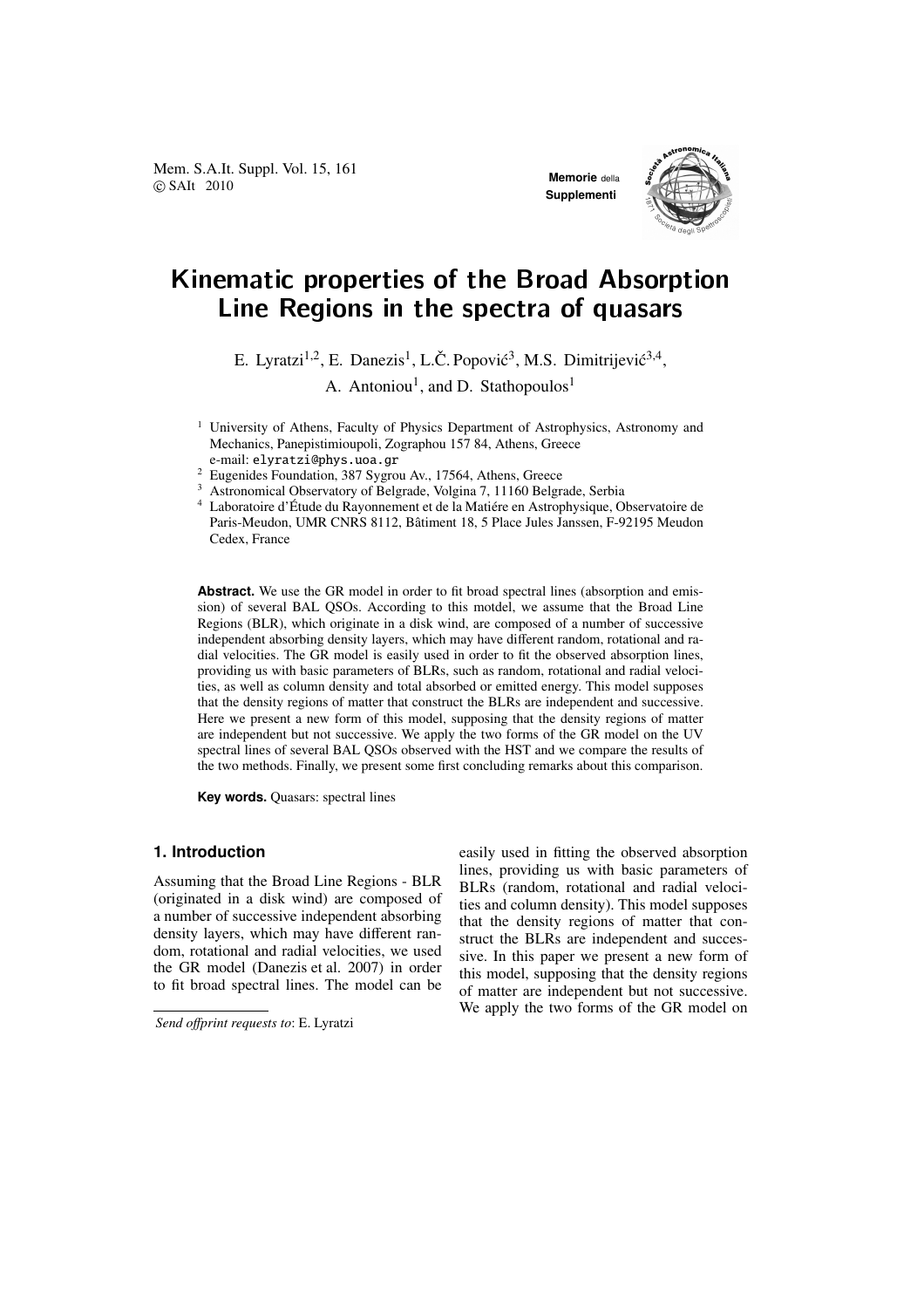

Fig. 1. Rotational Velocities taken from the analysis of the Lya, Si IV, C IV and N V spectral lines in the case of successive (black circles) or not successive (white circles) density regions. One can see that there is almost no difference between the two cases.

the UV C IV ( $\lambda \lambda$  1548.187, 1550.772 Å), Si IV (λλ 1393.755, 1402.77 Å), N V (λλ 1238.821, 1242.804 Å) as well as the Lya ( $\lambda$  1215.68 Å) spectral lines of H 1413+1143, PG 0946+301, PG 1254+047 and PG 1700+518 BAL QSOs observed with the HST. We calculate the kinematical parameters (rotational, radial and random velocities) as well as the total absorbed

Fig. 2. Random Velocities taken from the analysis of the Lya, Si IV, C IV and N V spectral lines in the case of successive (black circles) or not successive (white circles) density regions. One can see that there is almost no difference between the two cases.

energy per ion and compare the results of the two methods. We also compare our results with the respective study concerning some hot emission stars (Antoniou et al. 2010). Finally, we present some first concluding remarks about these comparisons.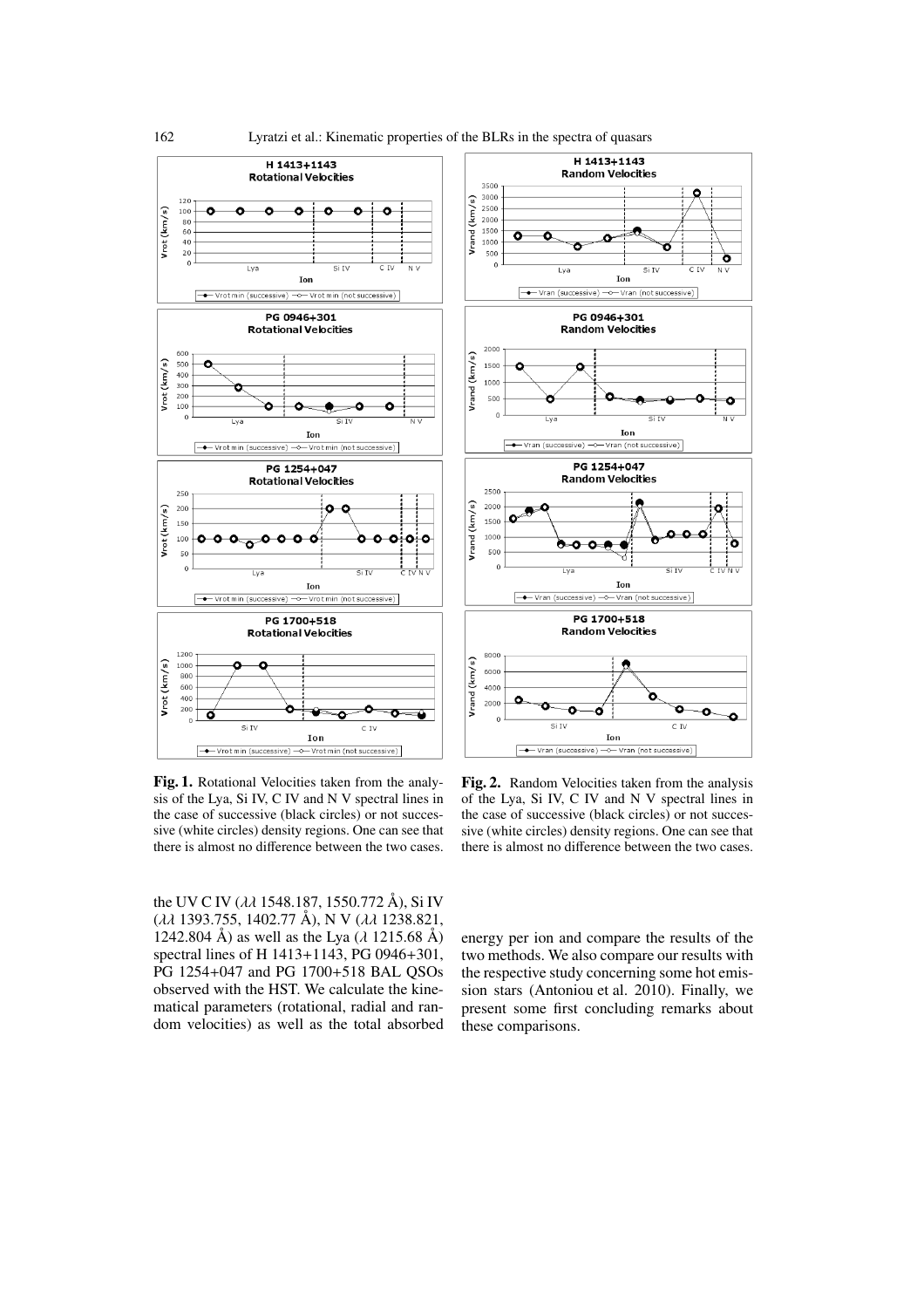# **2. The model**

In order to study the BALs and the BELs we use the GR model (Danezis et al. 2007), which can be used successfully, for both hot emission stars and AGNs (Danezis et al. 2005). By solving the radiation transfer equations through a complex structure, as the one described, we conclude to a function for the line profile, able to give the best fit for the main spectral line and its Satellite Components at the same time.

$$
I_{\lambda} = [I_{\lambda 0} \prod_{i} e^{-L_{i} \xi_{i}} + \sum_{j} S_{\lambda e j} (1 - e^{-L_{e j} \xi_{e j}}) \prod_{g} e^{-L_{g} \xi_{g}} (1)
$$

where:  $I_{\lambda 0}$  : is the initial radiation intensity,  $L_i, L_{ej}, L_g$ : are the distribution functions of the absorption coefficients  $k_i, k_{ej}, k_g$ ,

 $\xi$ : is the optical depth in the centre of the spectral line,

 $S_{ei}$ : is the source function that is constant during one observation.

# 2.1. The case of many absorption or emission components

In the GR line function, in the case of a number of independent and successive absorbing or emitting density layers of matter, the final profile that is produced by a group of absorption lines is given by the product of the line functions of each component. On the other hand, the final profile that is produced by a group of emission lines is given by the addition of the line functions of each component. The addition of a group of functions is completely different from the multiplication of functions. The spectral line profile that results from the addition of a group of functions is exactly the same with the profile that results from a composition of the same functions. On the contrary, the product of a group of functions is completely different from the composition of the same functions. As a result, we can use the composition of functions for the emission lines, but not for a group of absorption components. This means that in such a case we can not refer to the law of reversion of the spectral lines.



Fig. 3. Radial Velocities taken from the analysis of the Lya, Si IV, C IV and N V spectral lines in the case of successive (black circles) or not successive (white circles) density regions. One can see that there is almost no difference between the two cases.

# 2.2. The case of independent but not successive regions of matter

An idea of our scientific group is to examine the form of GR line function if the density regions of matter that produce the satellite absorption or emission components are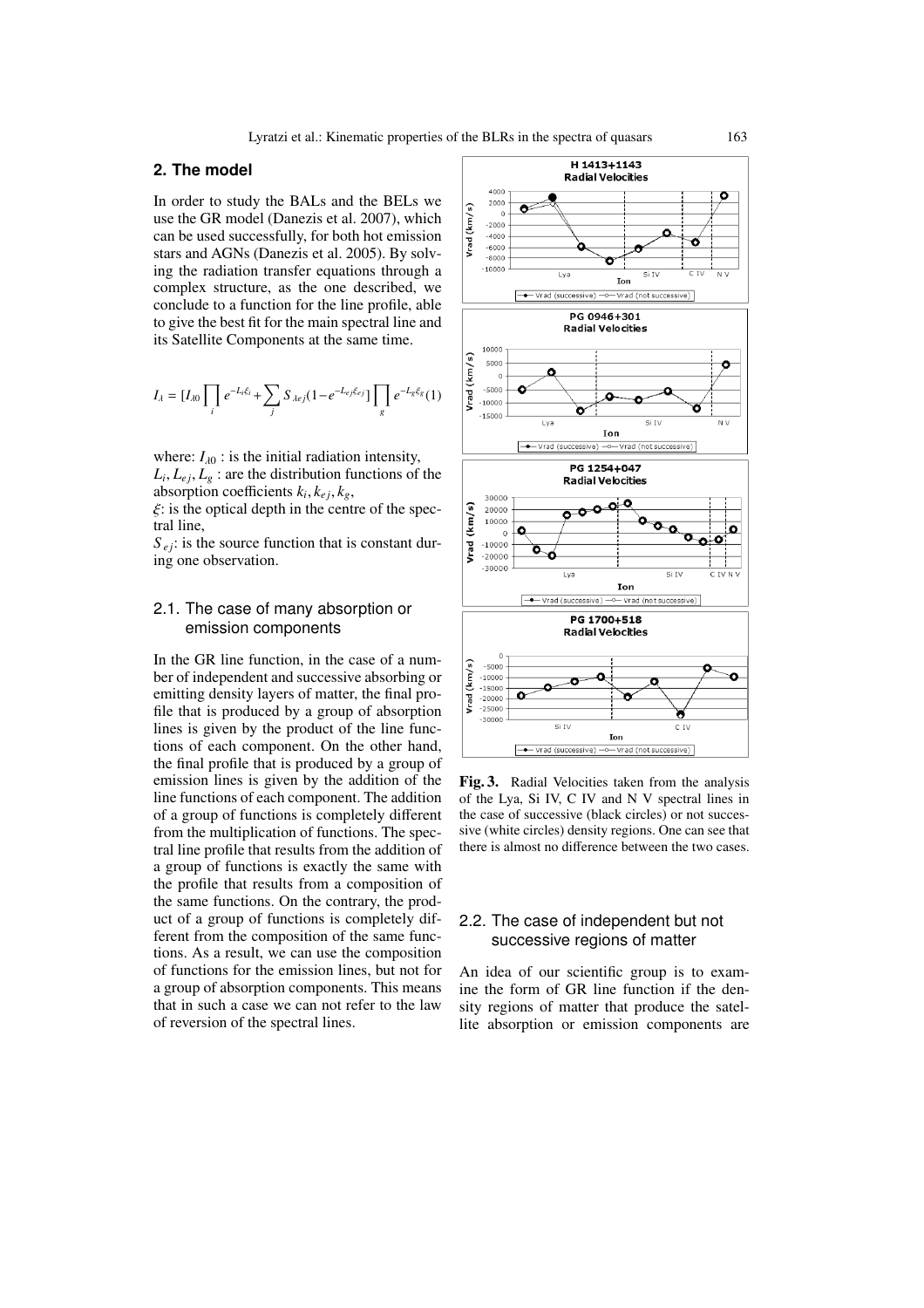Independent but Not Successive. In this case the GR line function has the following form:

$$
I_{\lambda} = I_{\lambda 0} \sum_{i} e^{-L_{i} \xi_{i}} + \sum_{j} S_{\lambda ej} (1 - e^{-L_{ej} \xi_{ej}})
$$
 (2)

We expect considerable changes in the absorbed energy. When the density regions are not successive, the initial energy flux is the same for all of them. On the other hand, when the density regions are successive, the initial energy flux for the second region is smaller than for the first, as the first density region has already absorbed an amount of the initial energy. In the same way, the initial energy flux for the third region is smaller than for the second and so on. The new idea of this study is to measure the values of the parameters that we calculate in the case that the independent density regions of matter producing the absorption or emission satellite components are not successive. Then, we compare the values extracted from both cases (successive and not successive density regions).

# **3. Spectral analysis**

In Table 1 we present the quasars and the spectral lines that we have studied in each one of them.

#### 3.1. Kinematical parameters

In figures 1, 2 and 3 we give a comparison of the kinematical parameters (rotational, random and radial velocities) of the regions which create the Lya, Si IV, C IV and  $\overline{N}$  v spectral lines, calculated in the cases when the independent density regions of matter producing the absorption or emission satellite components are successive (black circles) or not (white circles). As one can see, the values of the kinematical parameters remain the same in both cases of successive or not successive density regions.

# 3.2. Total absorbed energy

In figure 4, we present the values of the total absorbed energy of the regions which create the Lya, Si IV, C IV and N V spectral lines,



Fig. 4. Total absorbed energy, taken from the analysis of the Lya, Si IV, C IV and N V spectral lines in the case of successive (black circles) or not successive (white circles) density regions. One can see that there is almost no difference between the two cases. These results are opposed to what we theoretically expected, i.e. differentiation in the absorbed energy.

calculated in the cases when the independent density regions of matter producing the absorption or emission satellite components are successive (black circles) or not (white circles). As one can see there is no considerable change in